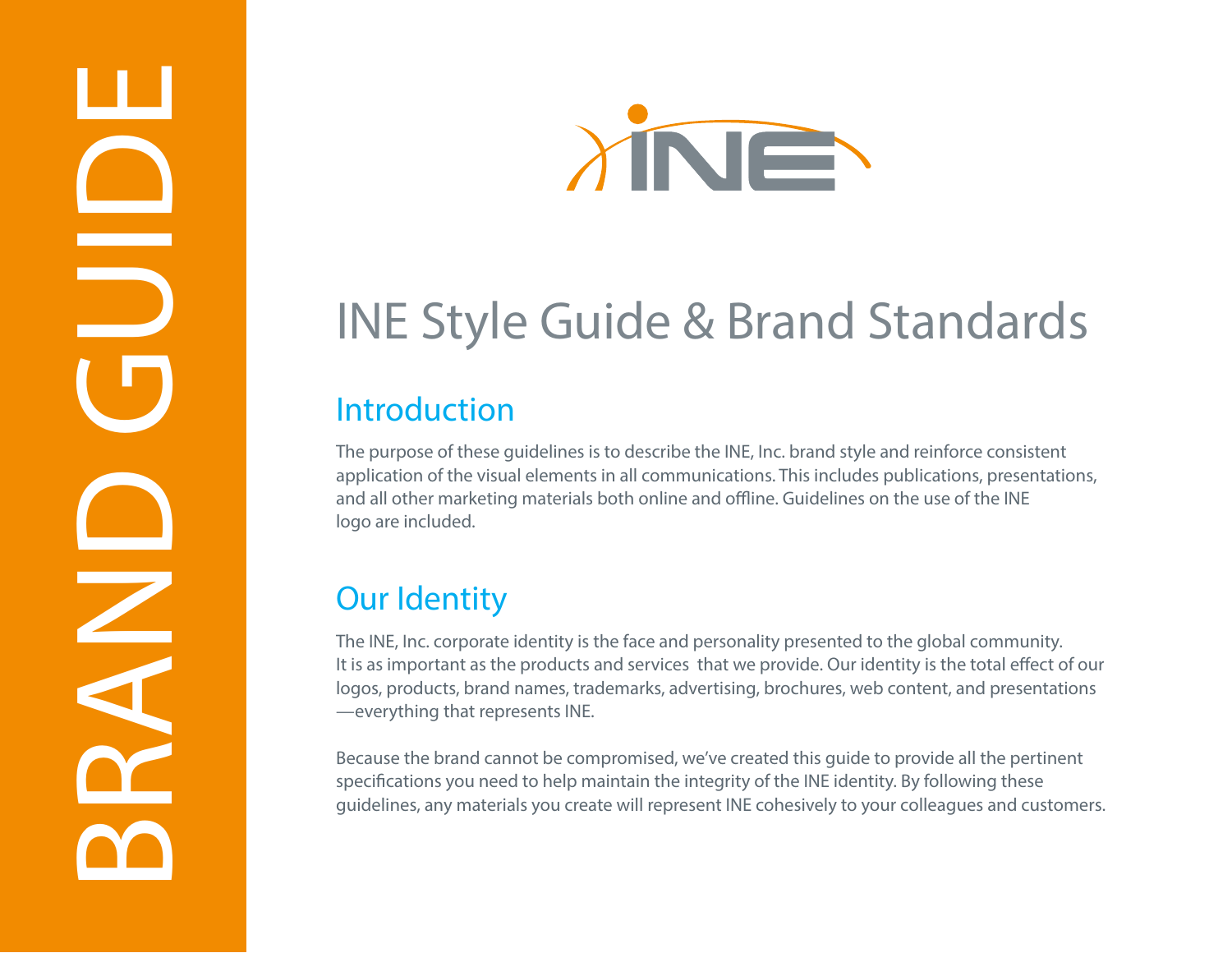## Logo Design

**COGOO** 

The company logo is an important and valued graphic element and must be used consistently and appropriately. Even minor variations will undermine and compromise the image of the branding.

In most cases, use of one company logo is all that is required. If an advertisement is made by your company, the INE logo is usually all that is required for recognition by your audience or customers.













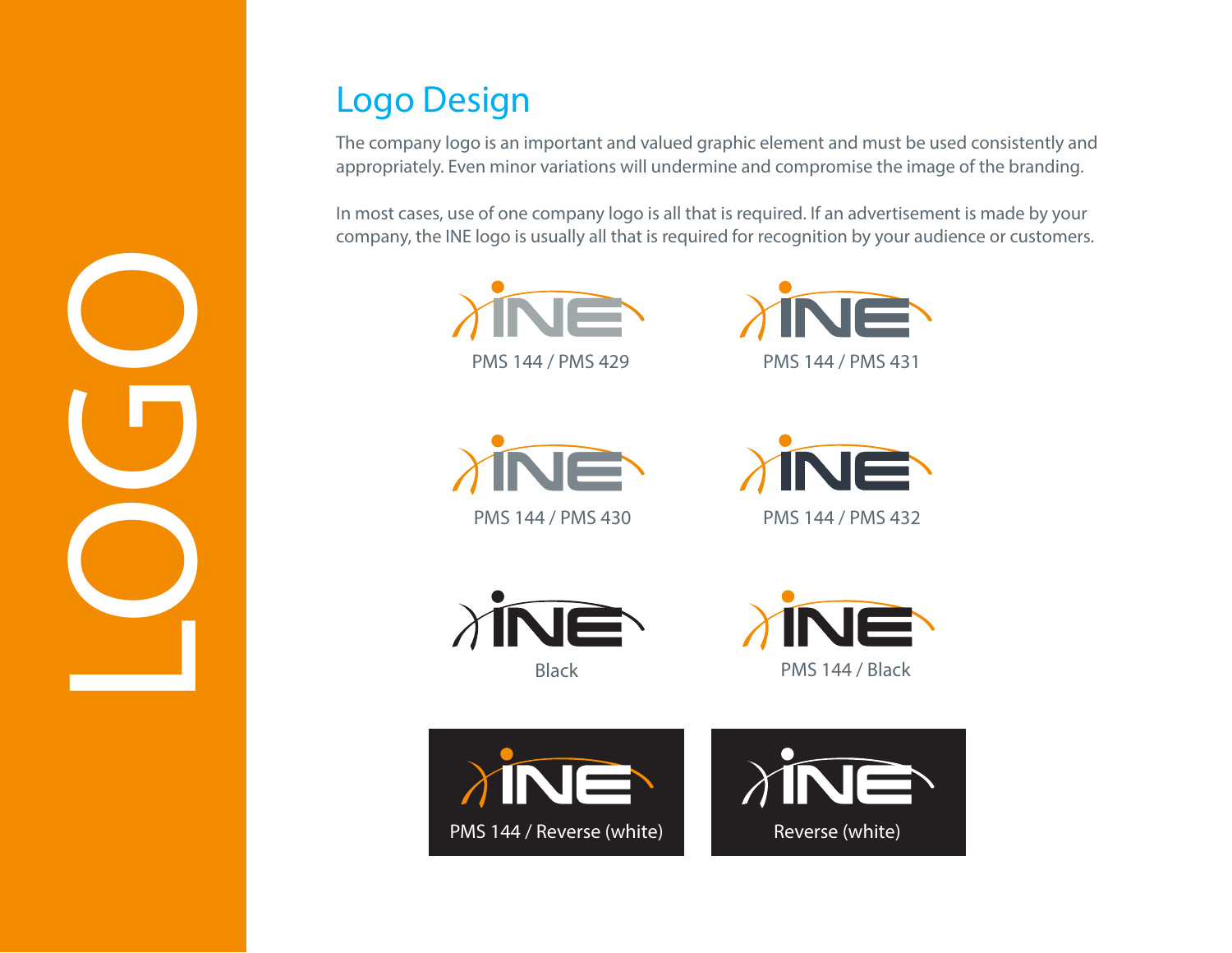## Logo & Tagline

Our tagline represents the INE mission and vision. The tagline may be used in conjunction with the logo when your communication needs would benefit from the additional context that it provides. Use one of the following two options for this purpose.

#### Horizontal Logo with Tagline



Stacked Logo with Tagline



**COGOO**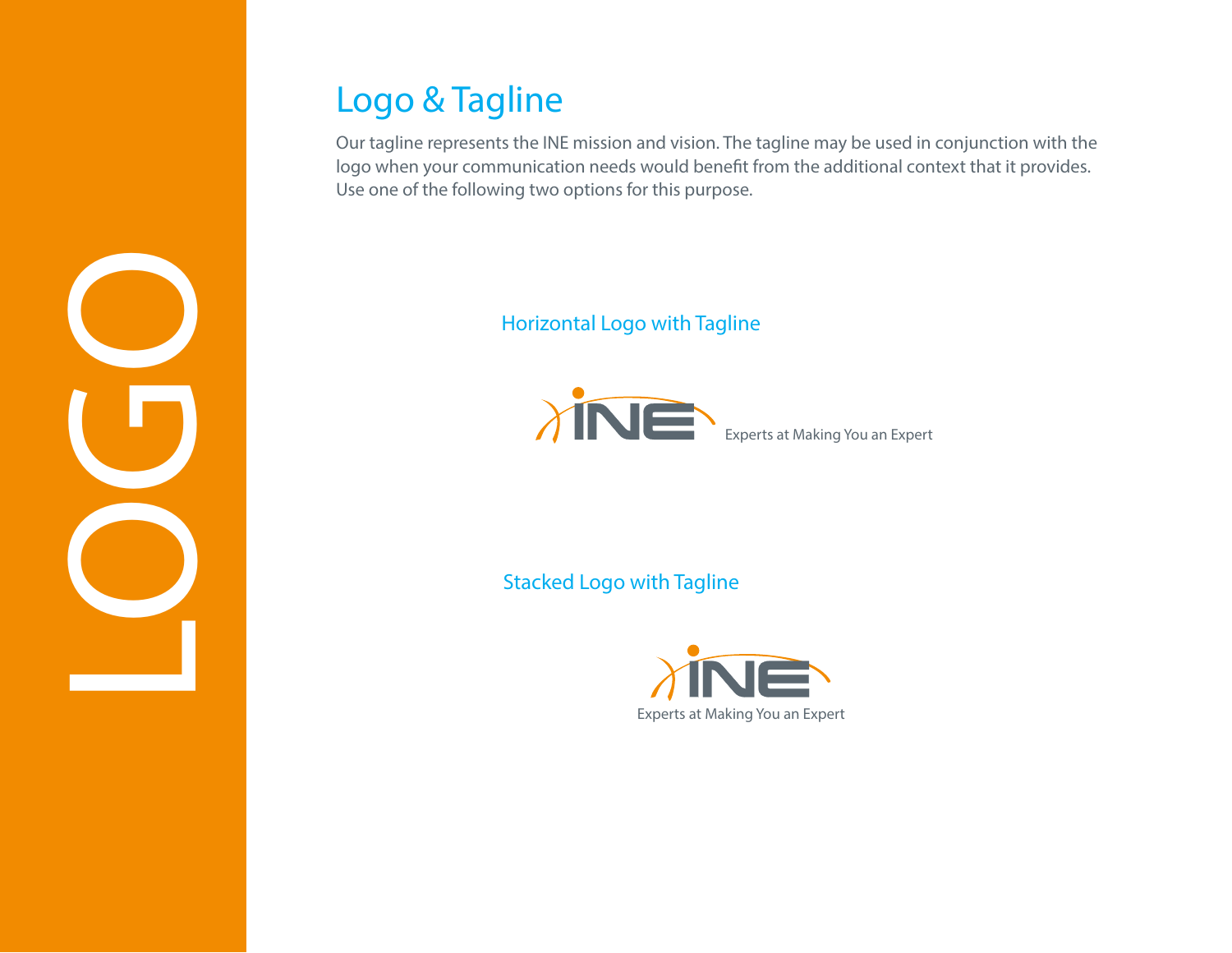## Logo Spacing & Sizing

#### Exclusion Zone

**COGOO** 

Make sure that text or other design elements do not encroach upon the logo. The marked space should always be included as a buffer around the logo, keeping it free from visual distraction.



#### Minimum Reproduction Size

In the primary logo format, a minimum size must be adhered to so that legibility is retained. In exceptional circumstances where space is below the recommended size, adjustments may be made to balance the shape and visibility.



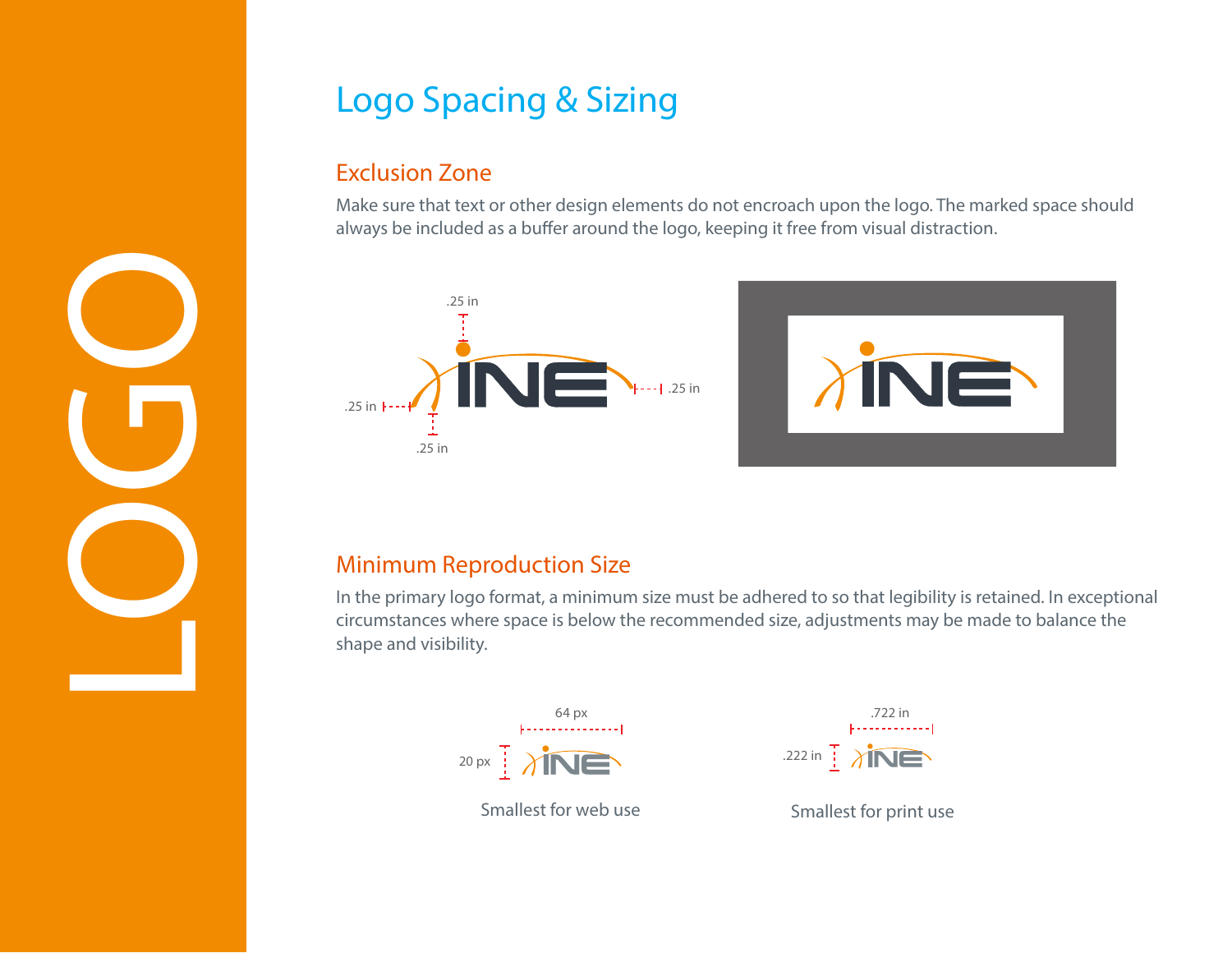## Logo Don'ts

As the major graphical representation of INE, Inc., our logo anchors our brand and is the single most visible manifestation of INE within our target market. Please use the guidelines below to avoid making modifications to the INE logo.

Do not change colors of the logo.



Do not add outlines to the logo.



Do not alter the logo.



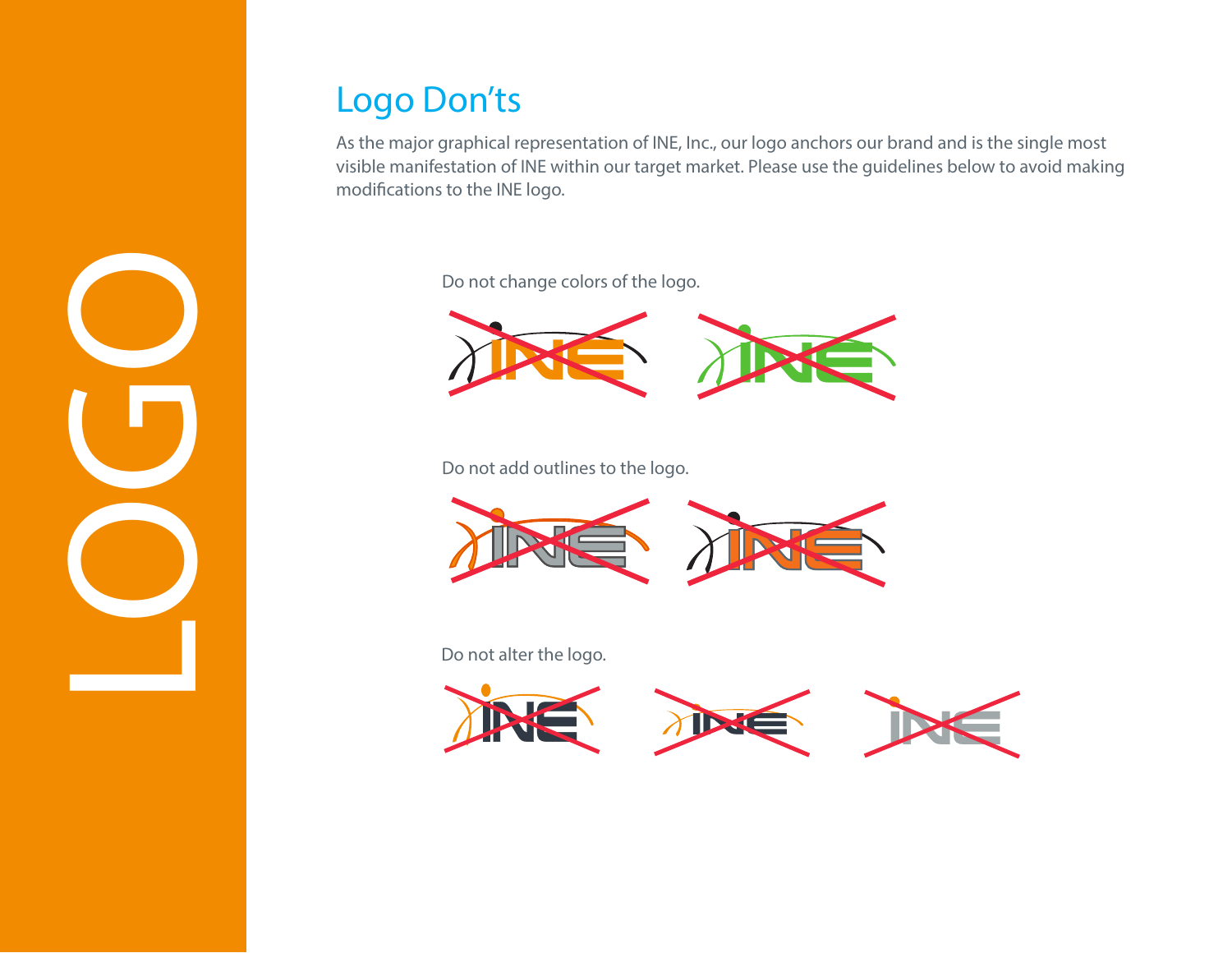#### Corporate Colors - Primary Palette

The INE color palette has been created to reflect the spirit of our brand. Please use the color palettes provided, including Primary, Complimentary, and Grayscale, in any visual messaging pertaining to INE.



COLORING COLOR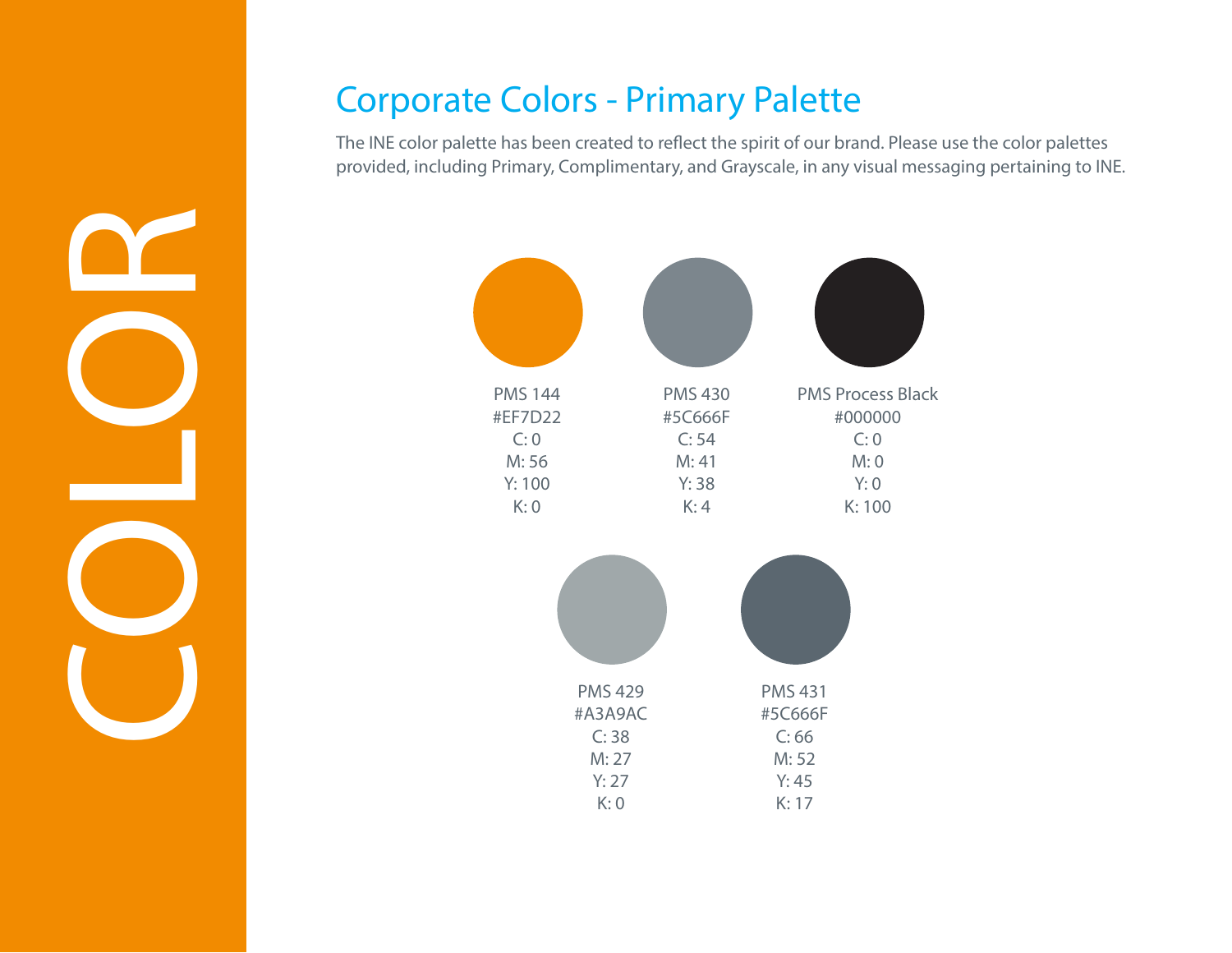## Corporate Colors - Complimentary Palette

This complimentary palette is for both print and web use.

COLORING COLOR

| PROCESS CYAN    | PROCESS CYAN   | PROCESS CYAN   | <b>PMS 297</b> | <b>PMS 2995</b> |
|-----------------|----------------|----------------|----------------|-----------------|
| #00AFED         | #CEEDFC        | #9CDCF8        | #6EC4E8        | #00A4E3         |
| C: 100          | C: 15          | C: 35          | C: 52          | C: 90           |
| M: 0            | M: 0           | M: 0           | M: 5           | M: 11           |
| Y: 0            | Y: 0           | Y: 0           | Y:3            | Y: 0            |
| K: 0            | K: 0           | K: 0           | K: 0           | K: 0            |
| <b>PMS 2597</b> | <b>PMS 299</b> | PMS 3015       | PMS 2955       | PMS 2627        |
| #5D0C8B         | #0188BA        | #005F9B        | #003763        | #3E1051         |
| C:79            | C: 83          | C: 100         | C: 100         | C: 83           |
| M: 100          | M: 35          | M: 59          | M:78           | M: 100          |
| Y:7             | Y: 11          | Y:21           | Y:36           | Y:32            |
| K:3             | K: 0           | K:4            | K: 28          | K: 35           |
| <b>PMS 166</b>  | <b>PMS 155</b> | <b>PMS 156</b> | <b>PMS 159</b> | <b>PMS 152</b>  |
| #E75200         | #FDD4B8        | #FFA766        | #E36F1E        | #ED6511         |
| C:4             | C: 0           | C: 0           | C: 0           | C:2             |
| M: 82           | M: 19          | M:41           | M: 66          | M: 74           |
| Y: 100          | Y:26           | Y: 65          | Y: 100         | Y: 100          |
| K: 0            | K: 0           | K: 0           | K: 7           | K: 0            |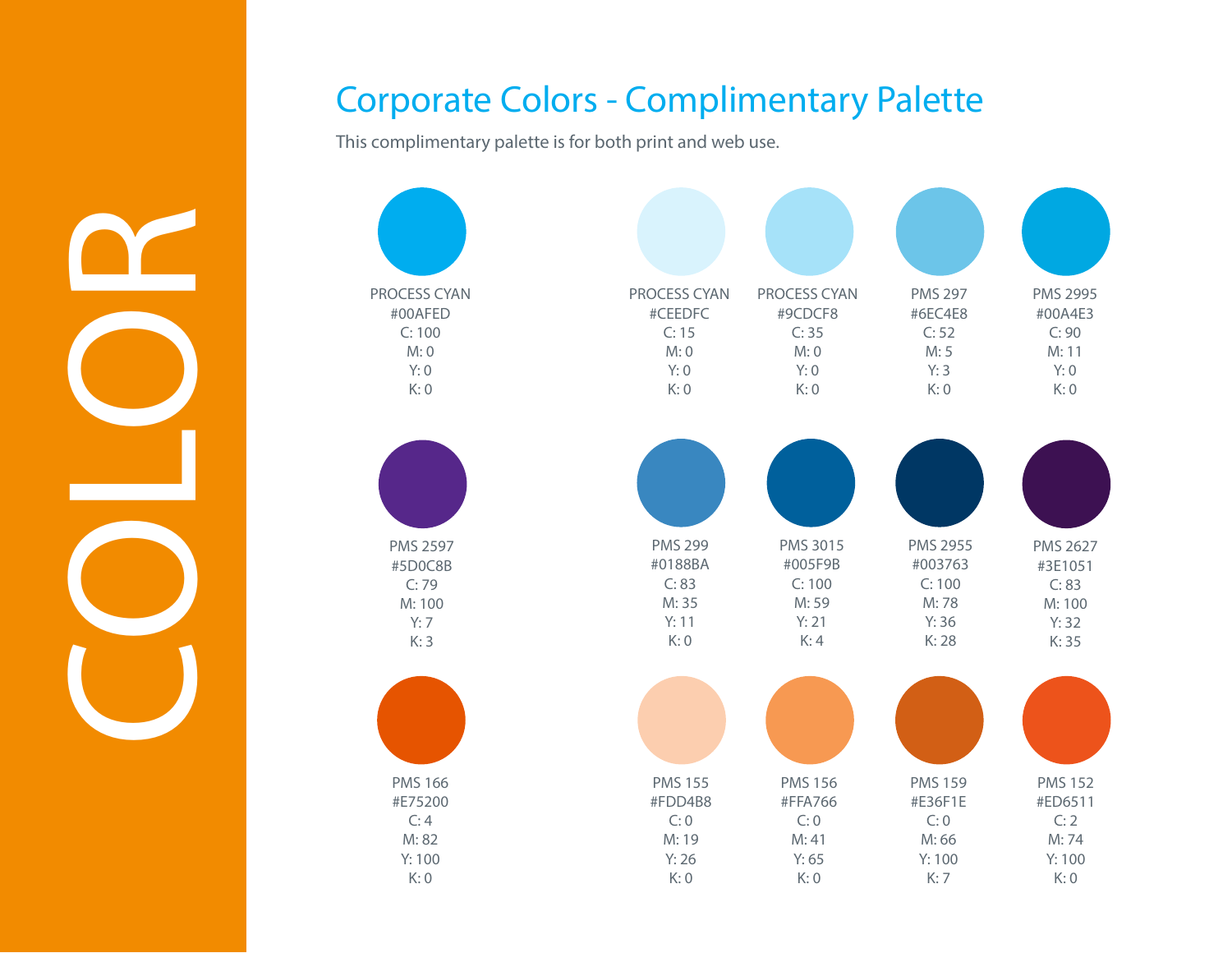#### Corporate Colors - Grayscale Palette

This grayscale palette is for both print and web use.

COLORING COLOR

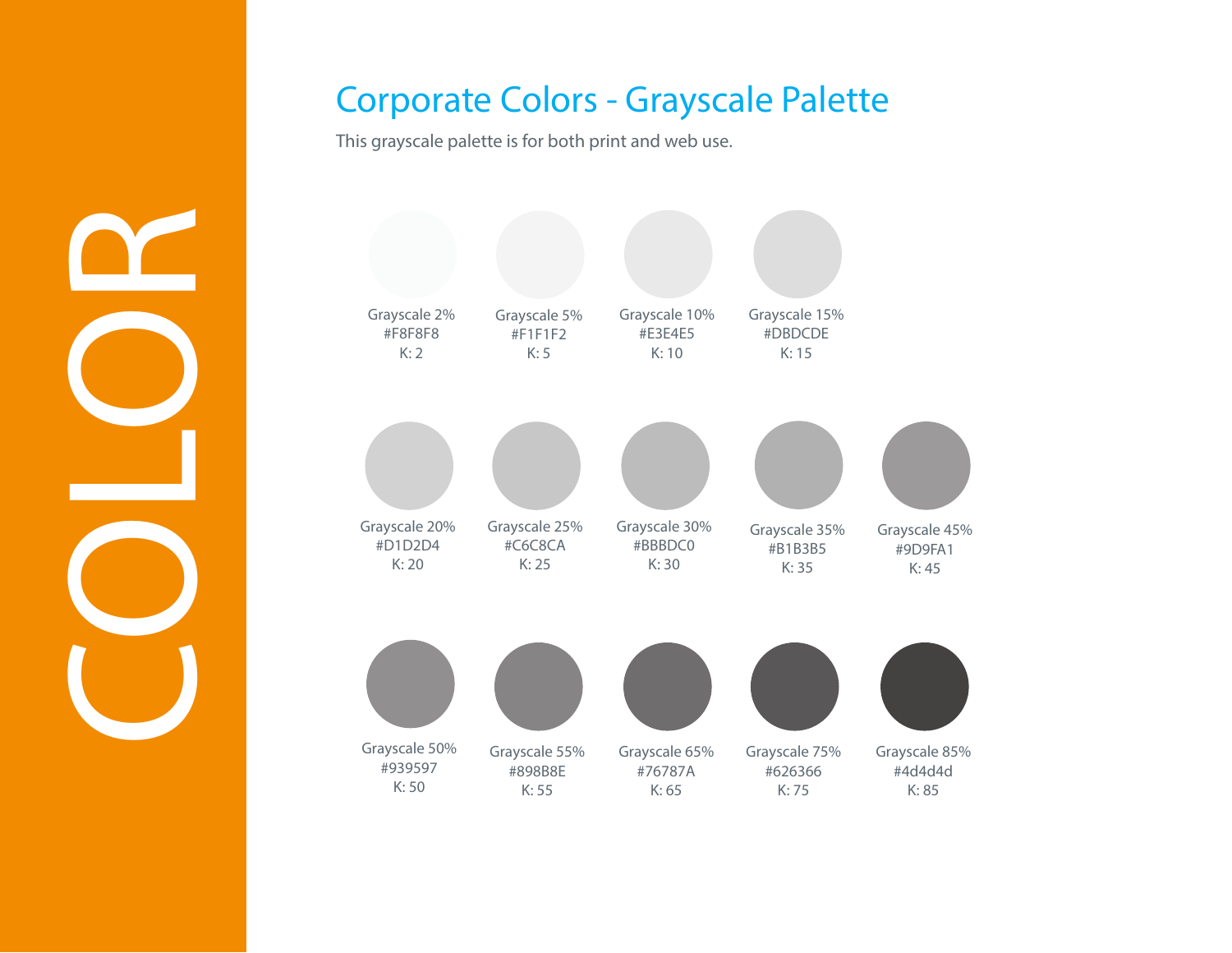## Typography

The typeface for print and document use is Myriad Pro. This font has been selected for its clear, clean, and readable aesthetic value. Our font represents the brand image and must be used to retain consistency. Please do not use alternative fonts under any circumstances.

#### For Print & Document Use

#### Myriad Pro Font Family

Myriad Pro Regular **Myriad Pro Semi-Bold Myriad Pro Bold** Myriad Pro Condensed **Myriad Pro Condensed Bold** *Myriad Pro Italic Myriad Pro Semi-Bold Italic Myriad Pro Bold Italic Myriad Pro Condensed Italic Myriad Pro Condensed Bold Italic*

HOLDER NE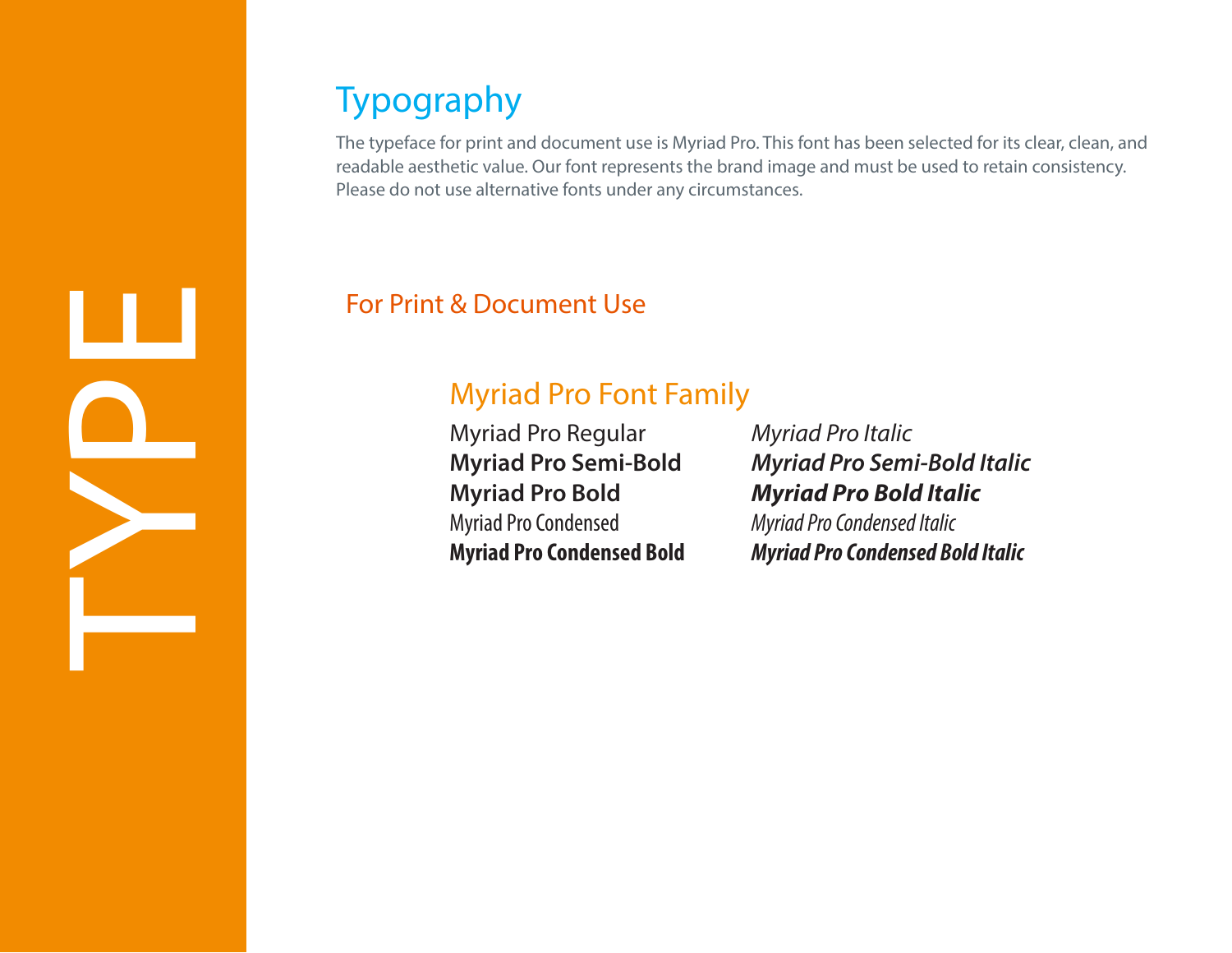## Typography

The web fonts Droid Sans, Open Sans, & Lucida Sans are used to complement the primary print font Myriad Pro on the web.

#### For Web Use

#### Lucida Sans Font Family

#### For Headline & Body Use

Lucida Sans Regular Normal 400 Lucida Sans Bold **Bold 700** Lucida Sans Italic Normal 400 Lucida Sans Bold Italic **Bold 700** 

#### Open Sans Font Family

#### For Headline & Body Use

Open Sans Light Open Sans Regular **Open Sans Semi-Bold Open Sans Bold Open Sans Extra Bold** Open Sans Book Italic Open Sans Regular Italic **Open Sans Semi-Bold Italic Open Sans Bold Italic Open Sans Extra-Bold Italic** 

#### Droid Sans Font Family

For Headline Use

**Droid Sans Regular Droid Sans Bold** 

Normal 400 **Bold 700** 

**Book 300** Normal 400 Semi-Bold 600 **Bold 700 Extra-Bold 800 Book 300** Normal 400 Semi-Bold 600 **Bold 700 Ex Bold 800** 

HOLDER NE